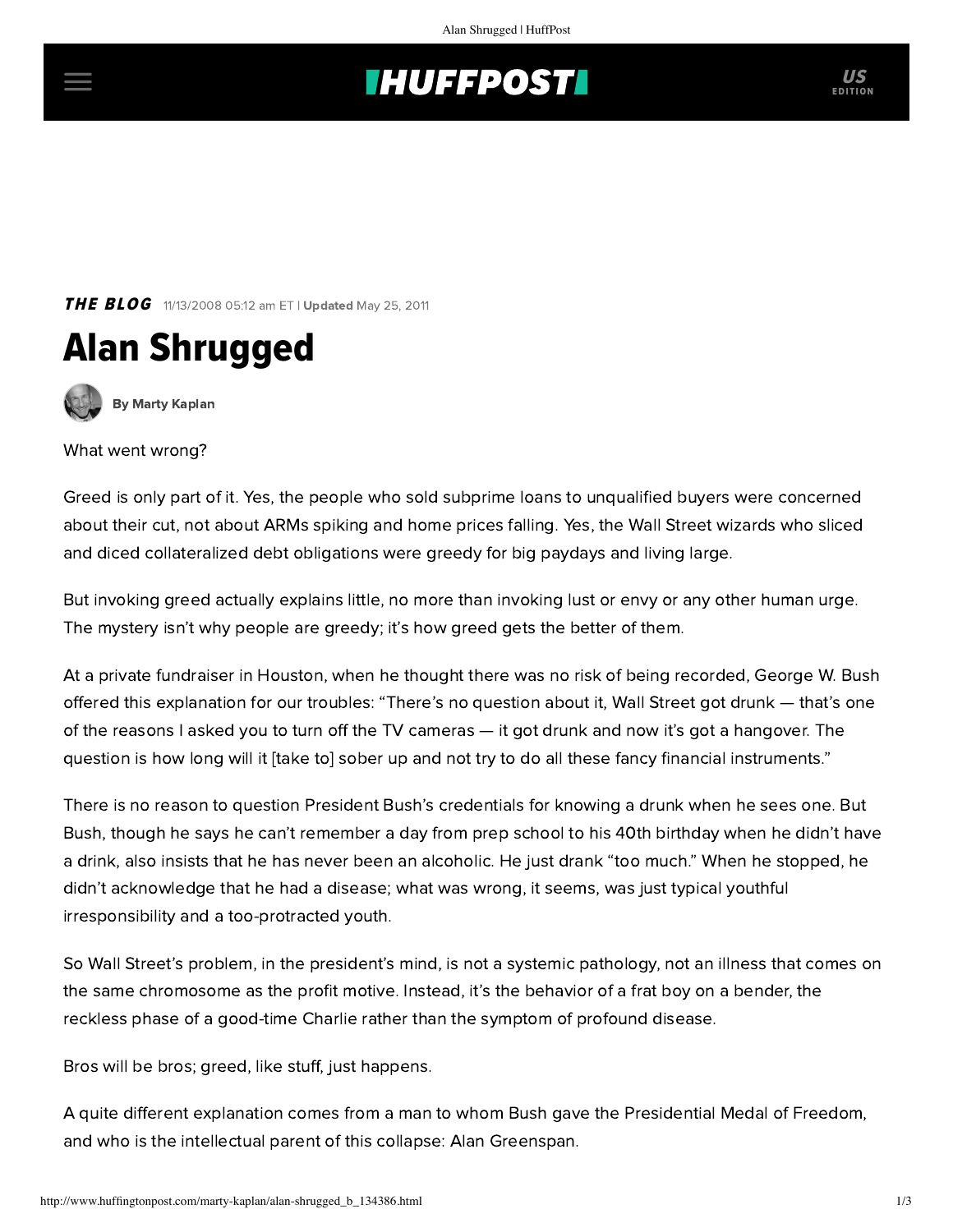## Alan Shrugged | HuffPost

It was Greenspan who set the Fed funds rate at an all-time low of one percent, inflating the housing bubble whose existence he denied, insisting that the unprecedented run-up in housing prices was just local "froth."

It was Greenspan who successfully fought off all efforts to regulate derivatives — the generic name for the financial instruments that have poisoned the world's economies — by the Congress and the Commodity Futures Trading Commission, proclaiming instead that the market would regulate itself.

When then-Rep. Bernie Sanders (I-VT) asked Greenspan at a Congressional hearing, "Aren't you concerned with such a growing concentration of wealth that if one of these huge institutions fails that it will have a horrendous impact on the national and global economy?"

Greenspan answered, "No, I'm not. I believe that the general growth in large institutions has occurred in the context of an underlying structure of markets in which many of the larger risks are dramatically — I should say, fully — hedged." In other words, the bigness of our big banks had conquered risk.

So how does the Oracle, the disciple of Ayn Rand, the libertarian champion of unfettered markets, explain the meltdown? Ina [speech at Georgetown](http://clipsandcomment.com/wp-content/uploads/2008/10/greenspan-georgetown-october-2.pdf) University earlier this month, he attributed it to "lack of trust in the validity of accounting records of banks and other financial institutions" in the past year. Trust! Who knew?

So it's not competitive markets and "Atlas Shrugged"-style enlightened self-interest that makes economies work. It's "reputation and the trust it fosters." Wealth creation, Greenspan says, requires trusting the people with whom we trade. The better your reputation, the more I trust you, the more able I am to take risks and accumulate more capital. When people "let concerns for reputation slip" the way they have in recent years, when counterparties are "not always truthful," lenders are hesitant to lend, and credit freezes up.

But even an apostle of free markets like Ronald Reagan said, though in a different context, "Trust, but verify." For years, credit-rating agencies like [Moody's and Standard & Poor's,](http://www.bloomberg.com/apps/news?pid=20601109&sid=ax3vfya_Vtdo&refer=home) in the [words](http://www.bloomberg.com/apps/news?pid=20601109&sid=ah839IWTLP9s) of Nobel economics laureate Joseph Stiglitz, "performed the alchemy that converted securities from F-rated to Arated" with no apparent damage to their reputations.

For years, the sterling reputations of Bear Sterns, Lehman Brothers and Merrill Lynch served as a substitute for transparency. For years, federal efforts to monitor the trustworthiness of big banks were fought tooth and nail by the same Alan Greenspan who nevertheless says that trust is everything.

James Madison warned us in Federalist No. 51 that men are not angels. Lincoln, while appealing to "the better angels of our nature," nevertheless acknowledged our darker inclinations.

Anyone who's been anywhere near a big investment bank knows that the gentlemen who run them have more in common with Hollywood buccaneers and Washington barracudas than they do with the Marquess of Queensbury. Maybe on Planet Fountainhead the economy runs on trust, but on this one, reputations